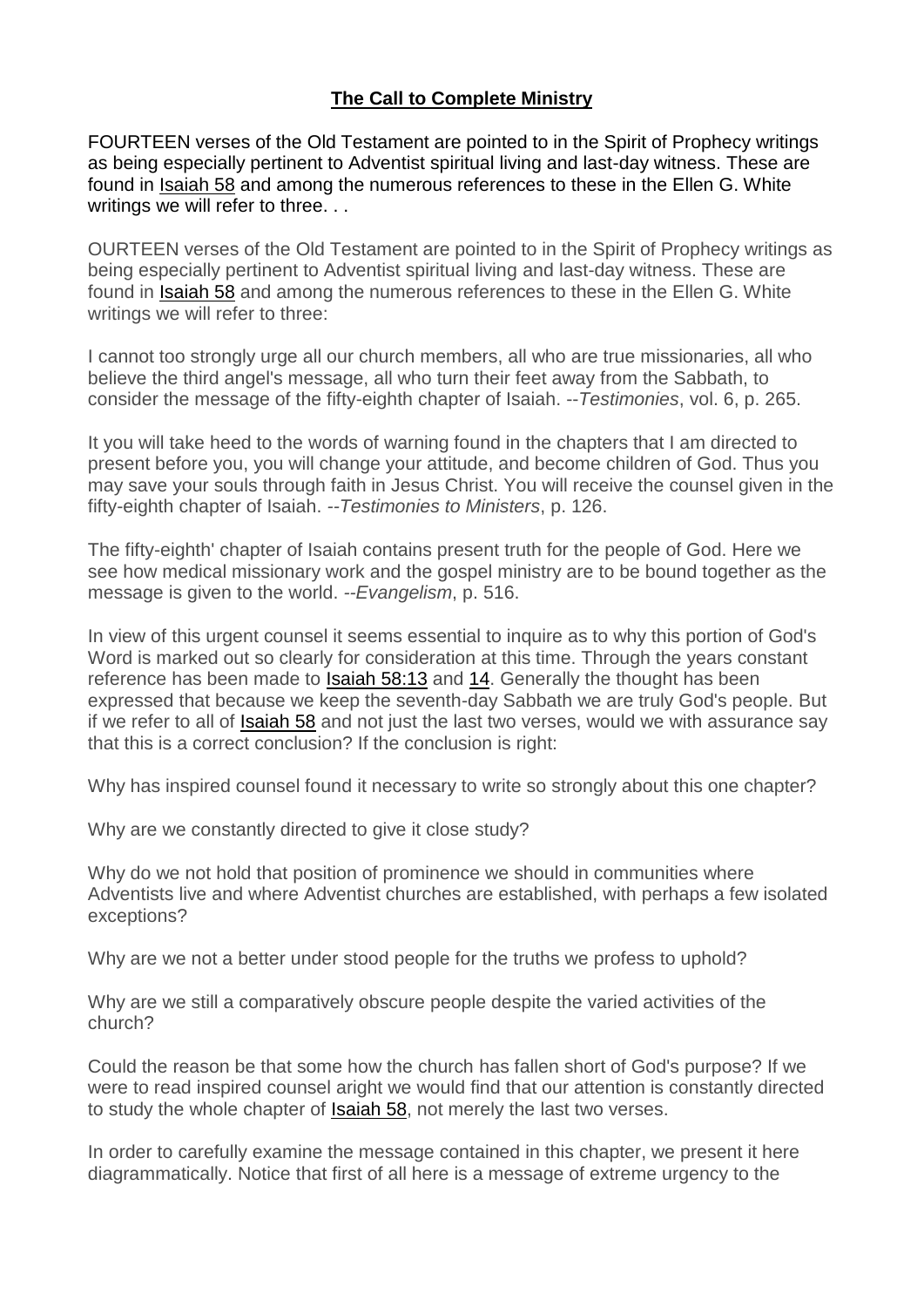church. God's plan of last-day evangelism begins with the church itself rather than with the secular world:

## Isa. [58:1:](https://biblia.com/bible/esv/Isa.%2058.1)

- 1. Cry aloud
- 2. Spare not
- 3. Lift up thy voice

Shew My people:

- 1. Their transgression
- 2. Their sins

This passage goes on to point out that the church is guilty of formalism and selfishness:

## Isa. [58:2-5:](https://biblia.com/bible/esv/Isa.%2058.2-5)

- 1. Worship without dedication
- 2. Prayer without action
- 3. Knowledge without practice

Sin of formalism and selfishness = Sin of neglect

Here is brought to view a class who think themselves righteous and appear to manifest great interest in the service of God; but the stern and solemn rebuke of the Searcher of hearts proves them to be trampling upon the divine precepts. *--The Great Controversy*, p. 452.

*The reason why God's people are not more spiritually minded and have not more faith, I have been shown, is because they are narrowed up with selfishness. The prophet is addressing Sabbathkeepers, not sinners, not unbelievers, but those who make great pretensions to godliness*. *--Testimonies*, vol. 2, p. 36. (Italics supplied.)

God's prescription for solving this problem of neglect, formalism, and selfishness is spelled out clearly in eight lines of person-to-person ministry:

## Isa. [58:6,](https://biblia.com/bible/esv/Isa.%2058.6) [7:](https://biblia.com/bible/esv/Isa%2058.7)

- 1. To loose the bands of wickedness
- 2. To undo the heavy burdens
- 3. To let the oppressed go free
- 4. That ye break every yoke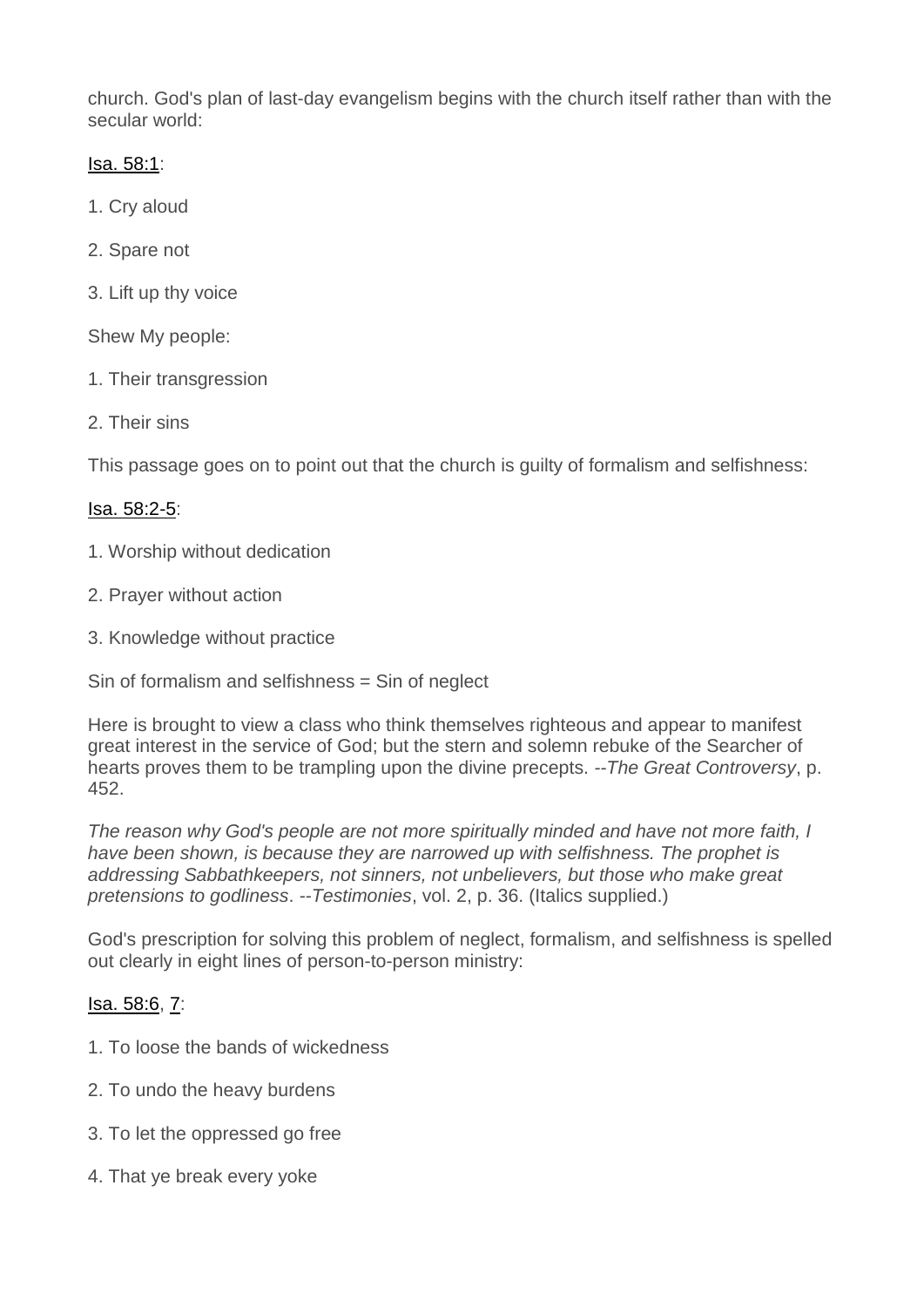- 5. To deal thy bread to the hungry
- 6. That thou bring the poor that are cast out to thy house
- 7. When thou seest the naked, that thou cover him
- 8. That thou hide not thyself from thine own flesh

The remedy for formalism and selfishness is that the church and its members are to *go*, *give*, and *gain*. They are to become actively engaged in personal ministry with heartfelt concern for fellow humans in every walk of life. Not only to care, but to share the precious knowledge of eternal riches.

The true fast is no mere formal service. The Scripture describes that fast that God has chosen . . . (Isa. [58:6,](https://biblia.com/bible/esv/Isa.%2058.6) [10\)](https://biblia.com/bible/esv/Isa%2058.10). *Here is set forth the very spirit and character of the work of Christ*. His whole life was a sacrifice of Himself for the saving of the world. *--The Desire of Ages*. p. 278. (Italics supplied.)

He *designs that the medical missionary* work shall *prepare* the way for the presentation of the saving truth for this time, the proclamation of the third angel's message. If this design is met, the message will not be eclipsed nor its progress hindered. *--Testimonies*, vol. 6, p. 293. (Italics supplied.)

Do *medical missionary* work. Thus *you will gain access to the hearts of the people*. The way will be prepared for more decided proclamation of the truth. --*Evangelism*, p. 514. (Italics supplied.)

A close look at [Isaiah](https://biblia.com/bible/esv/Isa%2058) 58 makes it clear that this chapter is the out standing authority for medical missionary work. In this chapter is found a message of special urgency for the spiritual benefit of God's people, and it contains practical instruction on personal ministry to meet the needs of the world. "The *whole of the fifty-eighth chapter of Isaiah is to be regarded as a mes sage for this time.*"--*Welfare Ministry,* p. 29. (Italics supplied.)

In this setting medical missionary work:

\* Is of divine origin. Combined with the gospel it is person-to-person ministry and makes possible complete ministry for the complete restoration of man.

\* Is complete in every detail to meet human need in any emergency and is God's chosen method Of approach for church members to minister personally in the neighborhood of their home or church.

\* Is a ministry of kindness, sympathy, understanding, and love.

\* Overcomes prejudice as nothing else can. Creates a favorable climate for better relationships with those for whom we are to labor.

\* Is basic to all phases of evangelistic endeavor; it is the right arm of the gospel. "God desires His people to bind medical missionary work up with the work of the third angel's message. This is the work that will restore the moral image of God in man." *--Medical Ministry*, p. 160.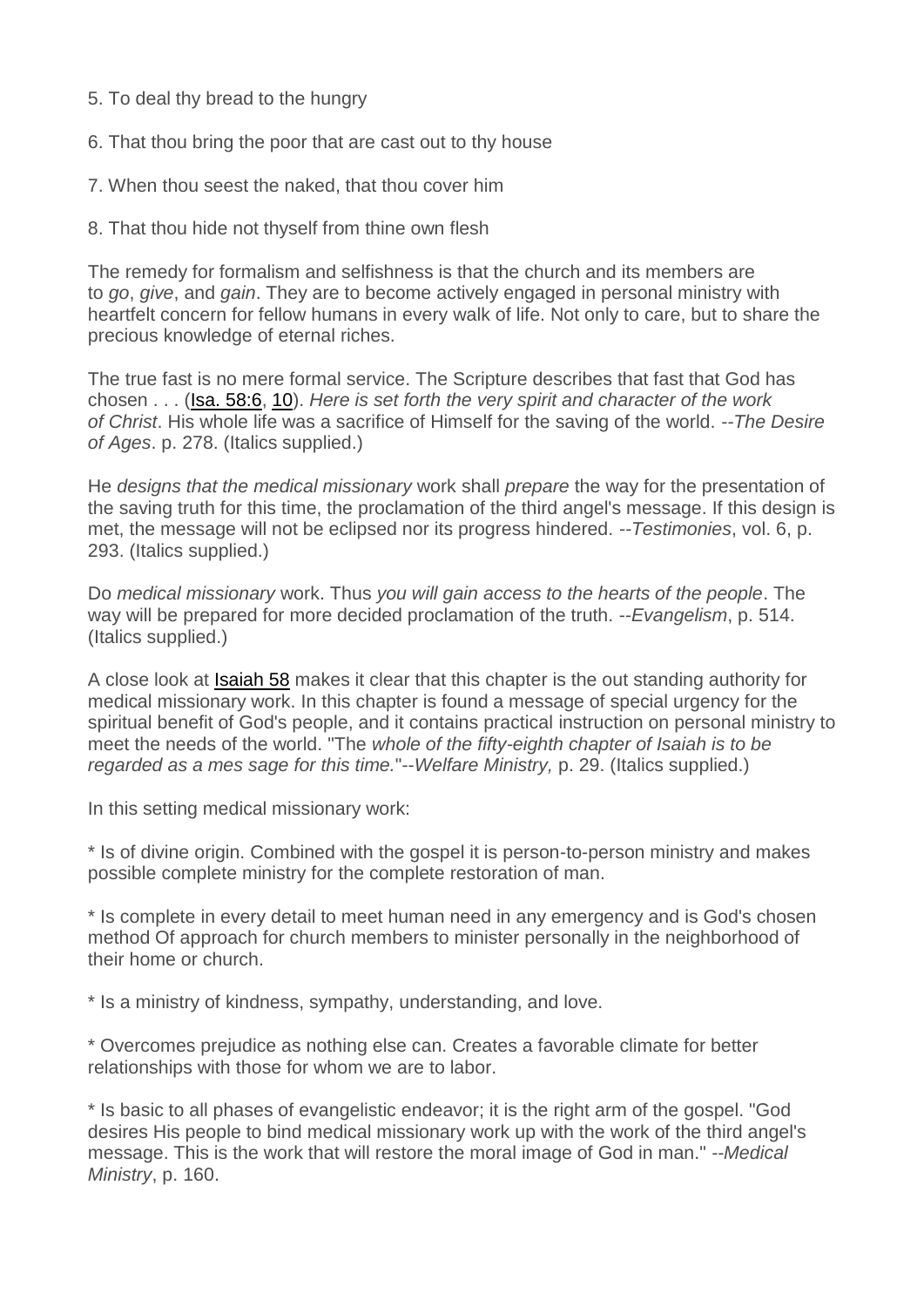\* Ministered with Christlike love, will reach human need on all levels of society.

\* Provides a cure for selfishness. Overcomes cold formalism and superficial religion in the church.

\* Will give prominence to God's message of salvation and speed the advancement of the work.

\* Will be the only work done along ministerial lines in the closing days. And, if carried out in harmony with Scripture and the Spirit of Prophecy instruction, will broaden and deepen at every point of its progress.

What will happen to church members when the church really begins to put God's plan to work? The next verses unfold the personal benefits of caring and sharing:

Isa. [58:8](https://biblia.com/bible/esv/Isa.%2058.8) Thine health shall spring forth speedily

Isa. [58:9](https://biblia.com/bible/esv/Isa.%2058.9) Thou shall call and the Lord will answer

Isa. [55:77](https://biblia.com/bible/esv/Isa.%2055.77) The Lord shall guide thee continually

The pleasure of doing good to others imparts a glow to the feelings which flashes through the nerves, quickens the circulation of the blood, and induces mental and physical health. - -*Testimonies*, vol. 4, p. 56.

Good deeds are twice a blessing, benefiting both the giver and the receiver of the kindness. The consciousness of right-doing is one of the best medicines for diseased bodies and minds. When the mind is free and happy from a sense of duty well done and the satisfaction of giving happiness to others, the cheering, uplifting influence brings new life to the whole being. --*The Ministry of Healing*, p. 257.

All who consecrate body, soul, and spirit to Cod's service will be constantly receiving a new endowment of physical, mental, and spiritual power. The inexhaustible supplies of heaven are at their command. Christ gives them the breath of His own spirit, the life of His own life. The Holy Spirit puts forth its highest energies to work in heart and mind. -- *Testimonies*, vol. 6, 306.

What will be the effect in regard to the impact of the church on the world when God's plan is carried out? Note how truth becomes prominent through caring and sharing:

Isa. [58:8](https://biblia.com/bible/esv/Isa.%2058.8) Thy light shall break forth as the morning Thy righteousness shall go before thee; the glory of the Lord shall be thy reward

**Isa. [58:10:](https://biblia.com/bible/esv/Isa.%2058.10)** Then shall thy light rise in obscurity, thy darkness be as noon day

It is said that there are more references in the Spirit of Prophecy to [Isaiah](https://biblia.com/bible/esv/Isa%2058) 58 than to any other complete chapter in the Bible. A glance at the Index shows 23 for [Isaiah](https://biblia.com/bible/esv/Isa%2058) [58](https://biblia.com/bible/esv/Isa%2058) compared to two for [Exodus](https://biblia.com/bible/esv/Exod%2020) 20, one for [Psalm](https://biblia.com/bible/esv/Ps%2023) 23, seven for Mat thew 5, and three for [Revelation](https://biblia.com/bible/esv/Rev%2014) 14. At any rate, it is clear that this chapter is of special urgency and importance to God's people today as it contains practical instruction on how to meet the world's needs in the finishing of God's work.